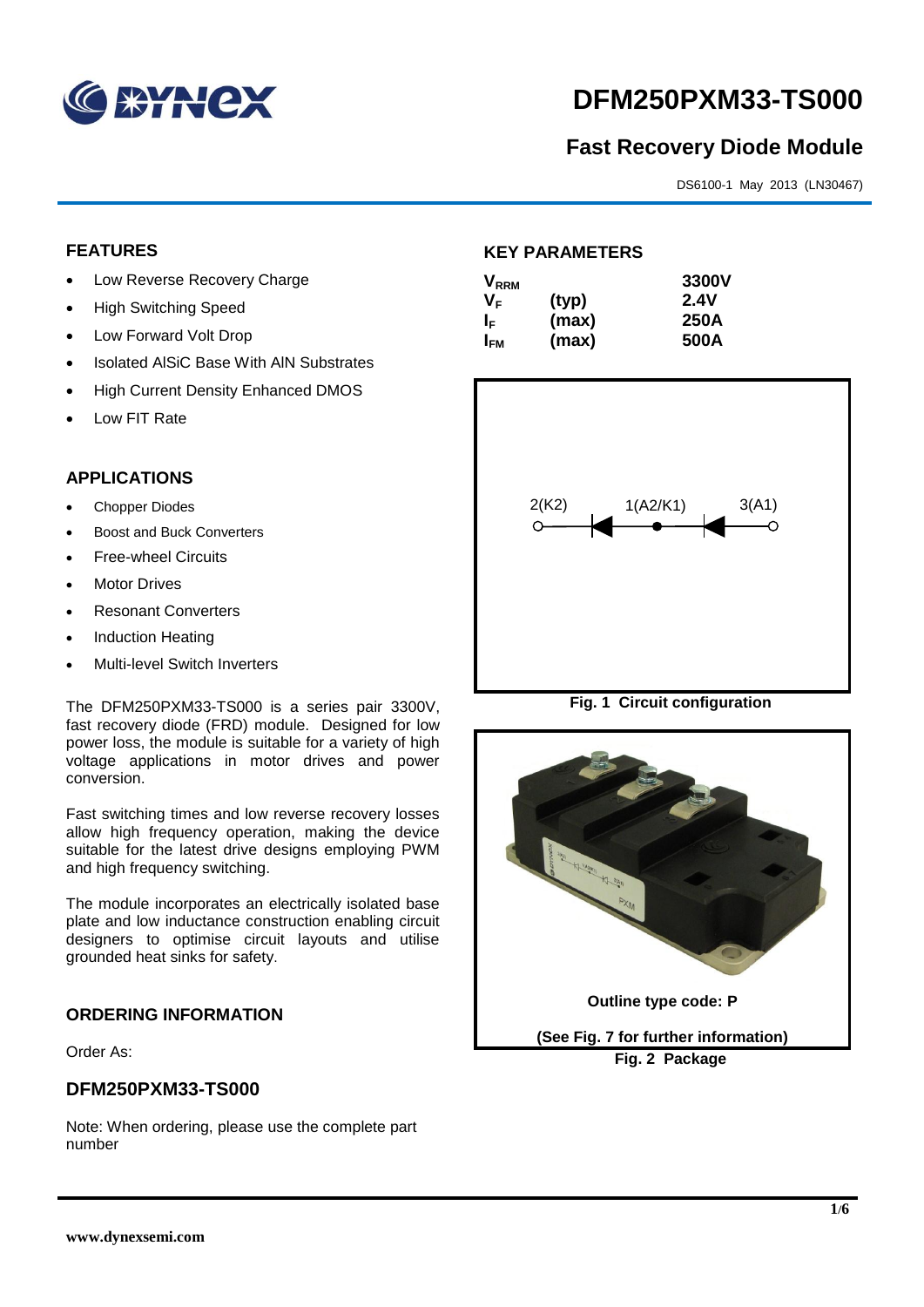#### **ABSOLUTE MAXIMUM RATINGS**

Stresses above those listed under 'Absolute Maximum Ratings' may cause permanent damage to the device. In extreme conditions, as with all semiconductors, this may include potentially hazardous rupture of the package. Appropriate safety precautions should always be followed. Exposure to Absolute Maximum Ratings may affect device reliability.

#### **Tcase = 25°C unless stated otherwise**

| Symbol                 | <b>Parameter</b>                | <b>Test Conditions</b>                                   | Max. | <b>Units</b> |
|------------------------|---------------------------------|----------------------------------------------------------|------|--------------|
| <b>V<sub>RRM</sub></b> | Repetitive peak reverse voltage | $T_i = 150^{\circ}C$                                     | 3300 | V            |
| $I_F$                  | Forward current (per arm)       | DC, $T_{\text{case}} = 90^{\circ}$ C                     | 250  | A            |
| $I_{FM}$               | Max. forward current (per arm)  | $T_{\text{case}} = 135^{\circ}C, t_{p} = 1ms$            | 500  | A            |
| $I^2t$                 | $I2t$ value fuse current rating | $V_R = 0$ , $t_p = 10$ ms, $T_i = 150^{\circ}$ C         | 20   | $kA^2s$      |
| $P_{max}$              | Max. power dissipation          | $T_{\text{case}} = 25^{\circ}C$ , $T_i = 150^{\circ}C$   | 1.3  | kW           |
| $V_{\sf isol}$         | Isolation voltage - per module  | Commoned terminals to base plate.<br>AC RMS, 1 min, 50Hz | 6000 | $\vee$       |
| $Q_{PD}$               | Partial discharge - per module  | IEC1287, $V_1$ = 3500V, $V_2$ = 2600V, 50Hz RMS          | 10   | рC           |
| V <sub>RRM</sub> DC    | DC Voltage stability            | 25°C at sea level, 100 FITs                              | 2100 | V            |

### **THERMAL AND MECHANICAL RATINGS**

| Internal insulation material:     | AIN              |
|-----------------------------------|------------------|
| Baseplate material:               | AISiC            |
| Creepage distance:                | 33mm             |
| Clearance:                        | 20 <sub>mm</sub> |
| CTI (Comparative Tracking Index): | >600             |

| Symbol                     | <b>Parameter</b>                                      | <b>Test Conditions</b>                        | Min   | Typ. | Max | <b>Units</b>    |
|----------------------------|-------------------------------------------------------|-----------------------------------------------|-------|------|-----|-----------------|
| $R_{th(j-c)}$              | Thermal resistance (per arm)                          | Continuous dissipation -<br>junction to case  |       |      | 96  | °C/kW           |
| $R_{th(c-h)}$              | Thermal resistance -<br>case to heatsink (per module) | Mounting torque 5Nm<br>(with mounting grease) |       |      | 16  | °C/kW           |
| $T_i$                      | Junction temperature                                  |                                               | $-40$ |      | 150 | $\rm ^{\circ}C$ |
| ${\mathsf T}_{\text{stg}}$ | Storage temperature range                             |                                               | $-40$ |      | 125 | $^{\circ}C$     |
| <b>Screw Torque</b>        |                                                       | Mounting - M6                                 | ۰     |      | 5   | <b>Nm</b>       |
|                            |                                                       | Electrical connections - M5                   | ۰     |      | 4   | <b>Nm</b>       |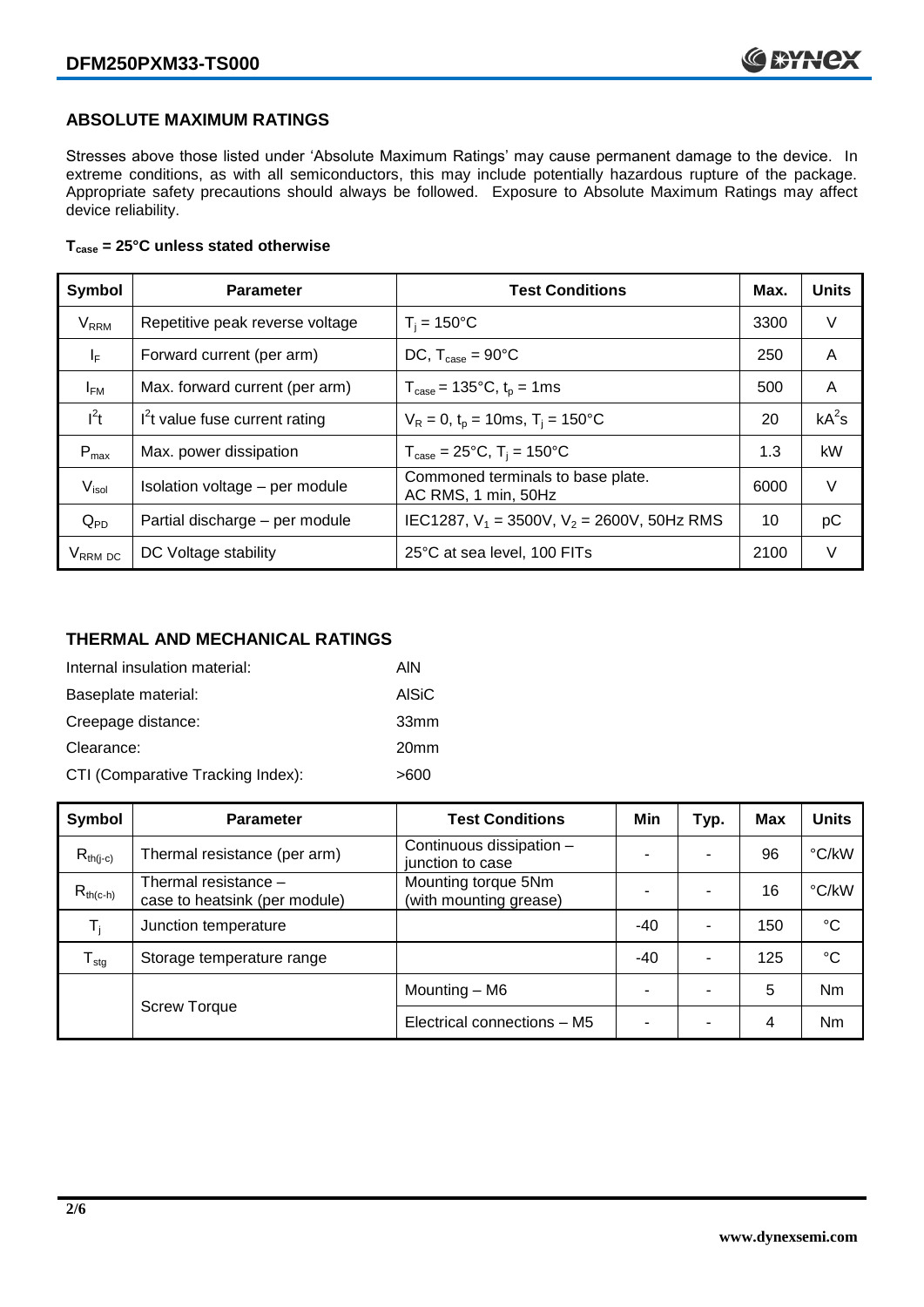### **STATIC ELECTRICAL CHARACTERISTICS – PER ARM**

**Tcase = 25°C unless stated otherwise.**

| Symbol       | <b>Parameter</b>     | <b>Test Conditions</b>                 | Min | Гур | <b>Max</b> | <b>Units</b> |
|--------------|----------------------|----------------------------------------|-----|-----|------------|--------------|
| $I_{\rm RM}$ | Peak reverse current | $V_R = 3300V$ , T <sub>i</sub> = 150°C |     |     | 15         | mA           |
| $V_F$        | Forward voltage      | $I_F = 250A$                           |     | 2.4 |            | V            |
|              |                      | $I_F = 250A$ , $T_i = 125^{\circ}C$    |     | 2.5 |            | V            |
|              |                      | $I_F = 250A$ , $T_i = 150^{\circ}C$    |     | 2.4 |            | V            |
| Lм           | Inductance           | -                                      |     | 40  |            | nH           |

#### **DYNAMIC ELECTRICAL CHARACTERISTICS – PER ARM**

#### **Tcase = 25°C unless stated otherwise**

| Symbol          | <b>Parameter</b>              | <b>Test Conditions</b> | Min | Typ. | Max | Units |
|-----------------|-------------------------------|------------------------|-----|------|-----|-------|
| $Q_{rr}$        | Reverse recovery charge       | $I_F = 250A$           |     | 140  |     | μC    |
| 1 <sub>rr</sub> | Peak reverse recovery current | $V_R = 1800V$          |     | 155  |     | Α     |
| $E_{rec}$       | Reverse recovery energy       | $dl_F/dt = 700A/\mu s$ |     | 165  |     | mJ    |

#### **Tcase = 125°C unless stated otherwise**

| Symbol                     | <b>Parameter</b>              | <b>Test Conditions</b> | Min | Typ. | <b>Max</b> | <b>Units</b> |
|----------------------------|-------------------------------|------------------------|-----|------|------------|--------------|
| $\mathsf{Q}_{\mathsf{rr}}$ | Reverse recovery charge       | $I_F = 250A$           |     | 235  |            | μC           |
| - Irr                      | Peak reverse recovery current | $V_R = 1800V$          |     | 195  |            | Α            |
| $E_{rec}$                  | Reverse recovery energy       | $dl_F/dt = 700A/\mu s$ |     | 285  |            | mJ           |

#### **Tcase = 150°C unless stated otherwise**

| Symbol          | <b>Parameter</b>              | <b>Test Conditions</b> | Min | Typ. | Max | Units |
|-----------------|-------------------------------|------------------------|-----|------|-----|-------|
| $Q_{rr}$        | Reverse recovery charge       | $I_F = 250A$           |     | 265  |     | μC    |
| 1 <sub>rr</sub> | Peak reverse recovery current | $V_R = 1800V$          |     | 200  |     | Α     |
| $E_{rec}$       | Reverse recovery energy       | $dl_F/dt = 700A/\mu s$ |     | 325  |     | mJ    |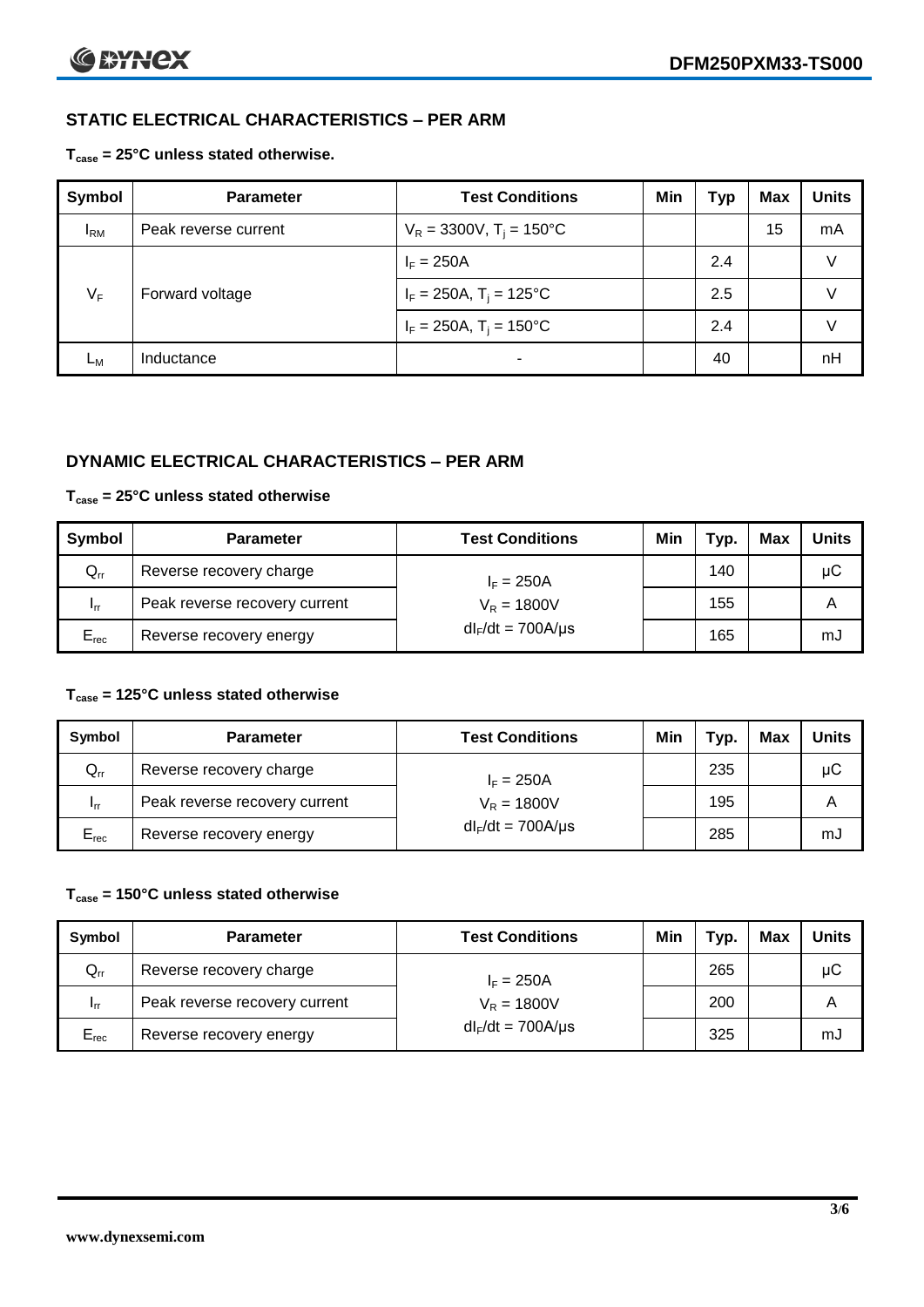

**Fig. 5 DC current rating vs case temperature Fig. 6 Reverse Bias Safe Operating Area (RBSOA)**

**C BYNCX**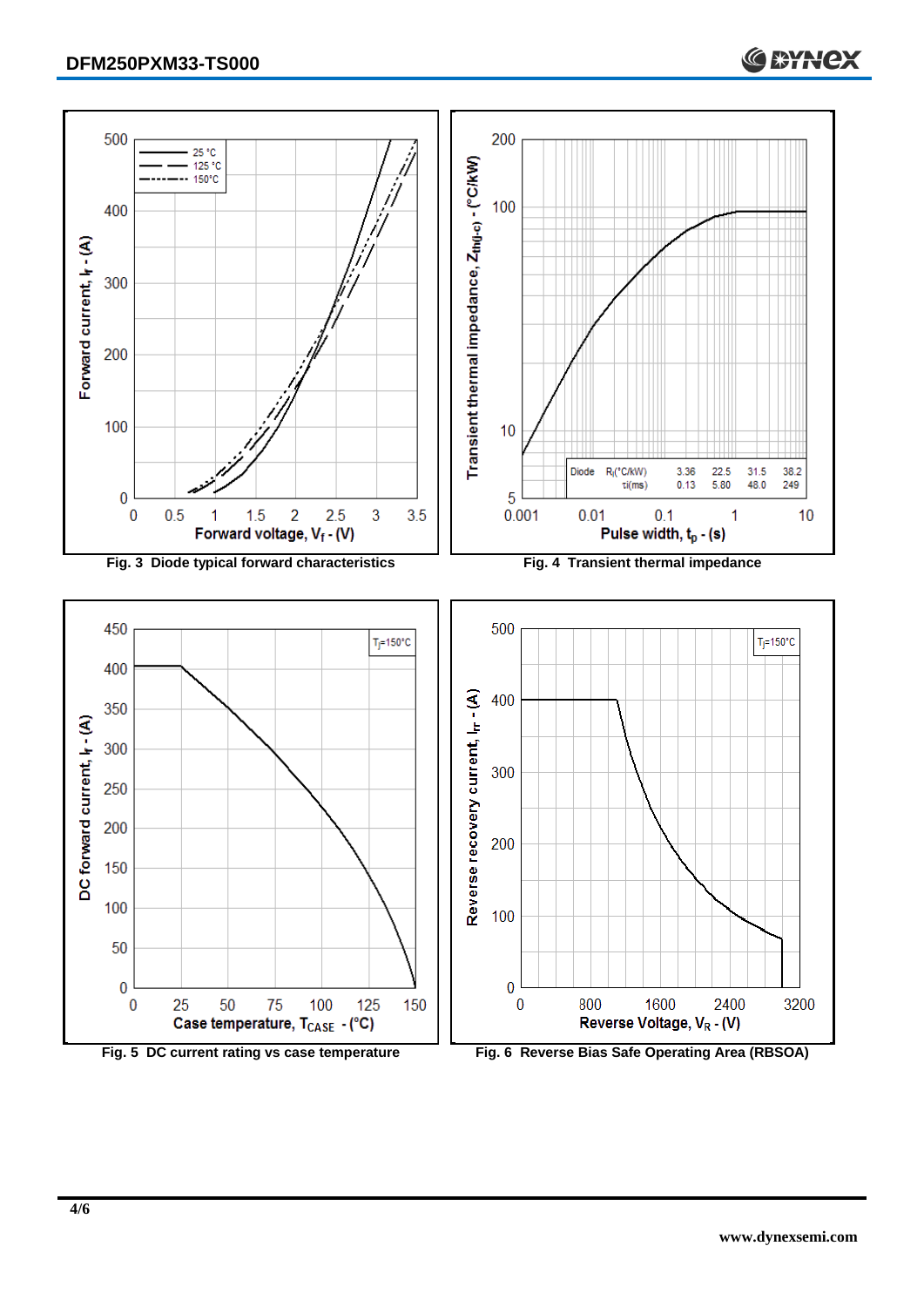

#### **PACKAGE DETAILS**

For further package information, please visit our website or contact Customer Services. All dimensions in mm, unless stated otherwise. **DO NOT SCALE.**